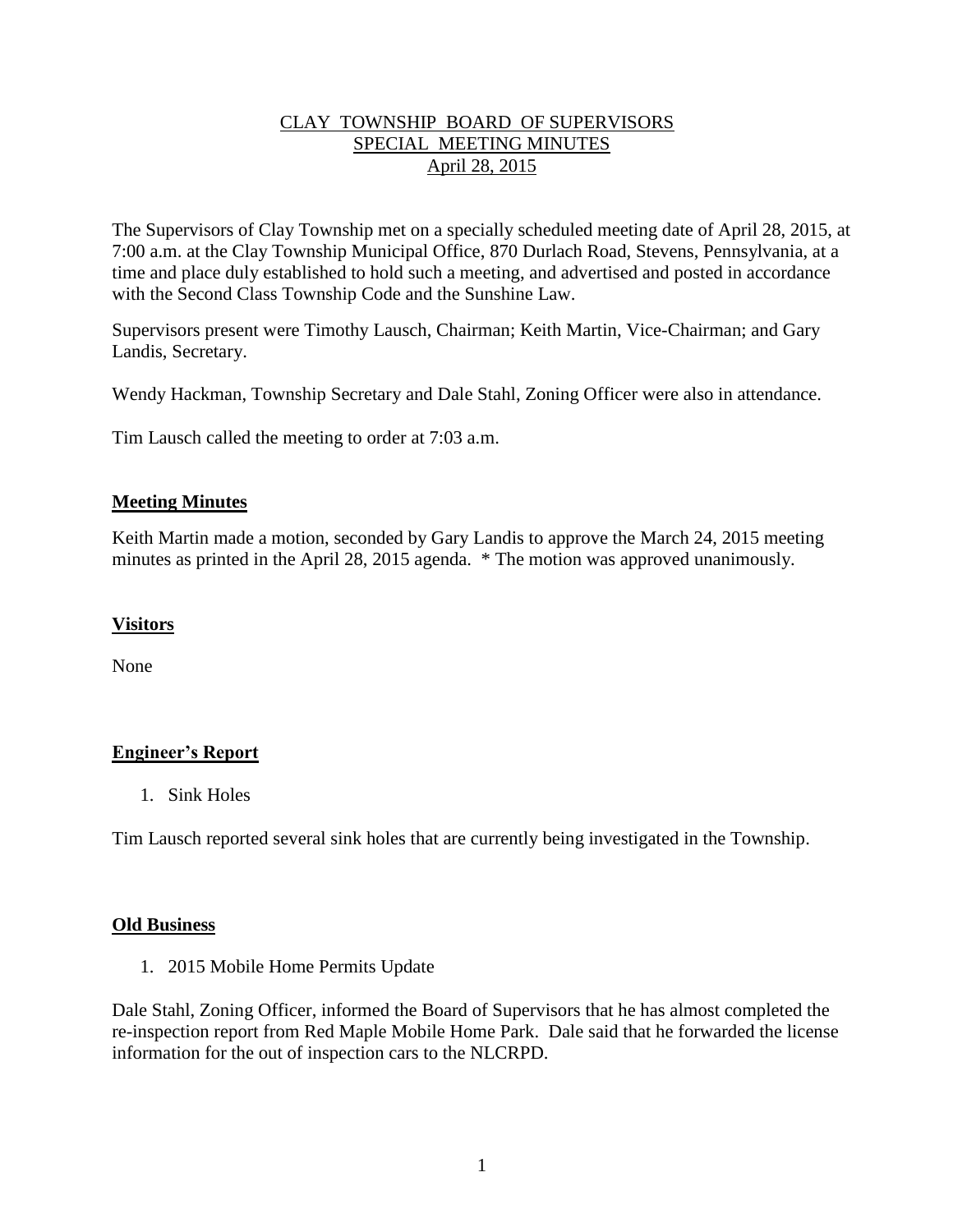Gary Landis said that he had gone through Red Maple last week and some of the items found during the re-inspection were corrected.

It was agreed that another inspection should be done prior to sending out the letter to verify violations.

# 2. Building Improvement Update

Tim Lausch said that he received a quote for 2X4 Armstrong ceiling tiles that would need to be cut down before being installed.

There was discussion if it would be better to purchase 2X2 tiles instead of spending the labor to cut down the tiles. Tim agreed to get additional quotes for tiles and report back.

After reviewing the flooring quotes, Gary Landis made a motion, seconded by Keith Martin to approve purchase of flooring from Cloisters Flooring America in the amount of \$1,675.00. \* The motion was unanimously approved.

## **New Business**

1. PSATS Conference MS4 Update

Gary Landis gave an overview of the information he received at the PSATA Conference on MS4.

2. Approve Purchase of New Computer Server

After review of the Custom Computer quote to replace the crashed server, Keith Martin made a motion, seconded by Gary Landis to approve purchase of a new server in the amount of \$3,995.95. \* The motion was unanimously approved.

### **Bills to be Paid**

Keith Martin made a motion, seconded by Gary Landis to approve the General Fund bills totaling \$36.00. \* The motion was approved unanimously.